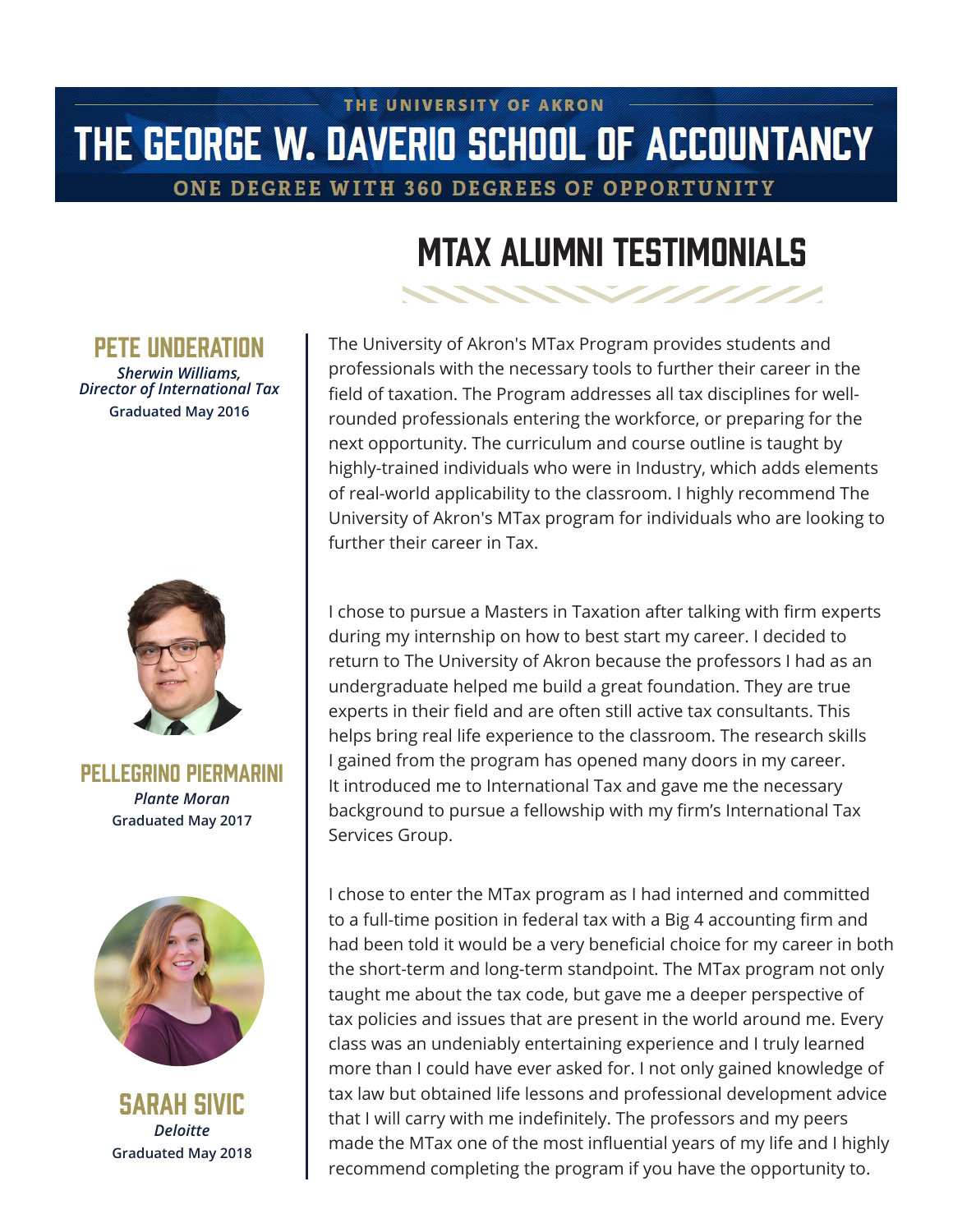## THE UNIVERSITY OF AKRON THE GEORGE W. DAVERIO SCHOOL OF ACCOUNTANCY

ONE DEGREE WITH 360 DEGREES OF OPPORTUNITY

## JD/MTax Alumni Testimonials

My name is Danielle Presby and I graduated in 2017 with a JD/MTax degree from The University of Akron. I am currently employed as a Tax Senior at EY in the Global Compliance and Reporting Service Line working in Corporate and Partnership Compliance, as well ASC-740 Tax Accounting.I cannot say enough about my experience in the JD/MTax program. The Faculty and Curriculum that it afforded me was beyond reproach.

Not one JD/MTax Professor lacked real world experience. When you enter the work world after having obtained an advanced degree, your superiors will expect that you can seamlessly transition into applying the knowledge that you've obtained – not just be able to read and understand the Internal Revenue Code. Throughout my experience in the program, all of the Faculty members had prior or current work experience in Public Accounting, Tax Law, and/or Industry which allowed them to articulate how and when the content we were learning could be applicable.

In fact, one of my instructors is the Partner on my largest compliance account. The ability to learn from Faculty members who not only know the expectations for working in public accounting, but also understand how to prepare you to be able to jump into more complex tax issues allowed for me to be able to be prepared for whatever my superiors threw my way. This level of preparation helped to accelerate my promotion to Senior and to allow my superiors to trust in me to take on more responsibility sooner in my career.

The Curriculum in the JD/MTax program allows for you to be a wellrounded and effective tax professional. In my roll at EY I have the opportunity to work on corporate, partnership, state, and international compliance as well as tax accounting. Within the JD/MTax program I was afforded the opportunity to take a course covering all of the above subjects. This not only allowed me to differentiate myself by being able to tackle whatever an engagement may bring, but also feel comfortable in my day to day activities in being able to pivot from one topic to another. Not only were the courses offered diverse, but they were also in-depth enough to provide me the opportunity of being familiar with anything that has come my way or know enough on the topic that I know where to find out more.

Daniel Presby *EY* **Graduated May 2017**